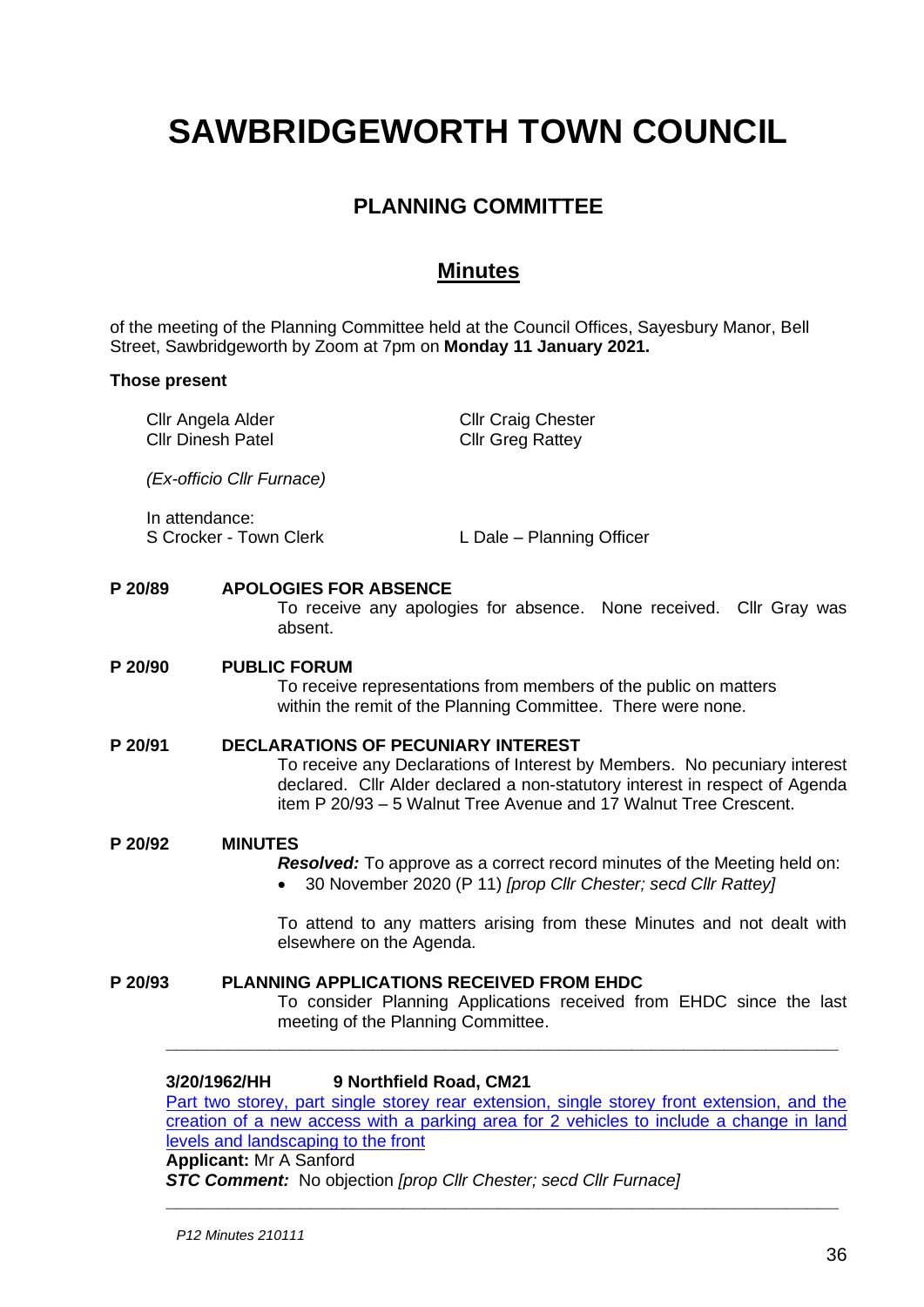#### **3/20/2045/FUL Craycombe, Parsonage Lane – Amended**

[Subdivision of the site to include associated landscaping \(fencing, shrubs, hard surfacing\),](https://publicaccess.eastherts.gov.uk/online-applications/applicationDetails.do?activeTab=documents&keyVal=QIFTN4GL00X00)  [conversion of office and outbuildings to a two bedroom](https://publicaccess.eastherts.gov.uk/online-applications/applicationDetails.do?activeTab=documents&keyVal=QIFTN4GL00X00) dwelling with associated [fenestration alterations, insertion of additional fenestration and alterations to and raising of](https://publicaccess.eastherts.gov.uk/online-applications/applicationDetails.do?activeTab=documents&keyVal=QIFTN4GL00X00)  [the roof ridge, along with the erection of a shed and bin store](https://publicaccess.eastherts.gov.uk/online-applications/applicationDetails.do?activeTab=documents&keyVal=QIFTN4GL00X00)

**\_\_\_\_\_\_\_\_\_\_\_\_\_\_\_\_\_\_\_\_\_\_\_\_\_\_\_\_\_\_\_\_\_\_\_\_\_\_\_\_\_\_\_\_\_\_\_\_\_\_\_\_\_\_\_\_\_\_\_\_\_\_\_\_\_**

**\_\_\_\_\_\_\_\_\_\_\_\_\_\_\_\_\_\_\_\_\_\_\_\_\_\_\_\_\_\_\_\_\_\_\_\_\_\_\_\_\_\_\_\_\_\_\_\_\_\_\_\_\_\_\_\_\_\_\_\_\_\_\_\_\_**

**\_\_\_\_\_\_\_\_\_\_\_\_\_\_\_\_\_\_\_\_\_\_\_\_\_\_\_\_\_\_\_\_\_\_\_\_\_\_\_\_\_\_\_\_\_\_\_\_\_\_\_\_\_\_\_\_\_\_\_\_\_\_\_\_\_**

**\_\_\_\_\_\_\_\_\_\_\_\_\_\_\_\_\_\_\_\_\_\_\_\_\_\_\_\_\_\_\_\_\_\_\_\_\_\_\_\_\_\_\_\_\_\_\_\_\_\_\_\_\_\_\_\_\_\_\_\_\_\_\_\_\_**

**Applicant:** Mr A O'Conner

*STC Comment:* No objection *[prop Cllr Rattey; secd Cllr Patel]*

#### **3/20/2078/ADV 49-51 Knight Street, CM21 9AX**

[Re-painting of shop front and erection of one non-illuminated fascia sign](https://publicaccess.eastherts.gov.uk/online-applications/applicationDetails.do?activeTab=documents&keyVal=QILZ47GLJ3C00) **Applicant:** Ms Norma Jordan *STC Comment:* No comment

#### **3/20/2386/LBC 136 Sheering Mill Lane, CM21 9ND**

[Replacement of boiler and insertion of flue](https://publicaccess.eastherts.gov.uk/online-applications/applicationDetails.do?activeTab=documents&keyVal=QKG3OPGLJOS00) **Applicant:** Dr B Marlow *STC Comment:* No comment

#### **3/20/2397/B1CPN 60B Station Road, CM21 9AZ**

[Change of use from Light Industrial \(Class B1 \(c\)\)](https://publicaccess.eastherts.gov.uk/online-applications/applicationDetails.do?activeTab=documents&keyVal=QKLPK1GL04O00) to 2 residential flats (Class C3). **Applicant:** Elisha Mirza

*STC Comment:* Deferred until further information available *[prop Cllr Rattey; secd Cllr Chester]*

**\_\_\_\_\_\_\_\_\_\_\_\_\_\_\_\_\_\_\_\_\_\_\_\_\_\_\_\_\_\_\_\_\_\_\_\_\_\_\_\_\_\_\_\_\_\_\_\_\_\_\_\_\_\_\_\_\_\_\_\_\_\_\_\_\_**

#### **3/20/2408/VAR Land Rear of 60 Station Road, CM21 9AZ**

[Removal of condition 2 of approval: 3/18/0153/FUL \(Change of use and internal](https://publicaccess.eastherts.gov.uk/online-applications/applicationDetails.do?activeTab=documents&keyVal=QKNID3GLJQD00)  alterations to create four office/workshop units with alterations to front elevation). Vary [drawing C4 \(Floor/Elevation-Proposed\) with drawing number TPP20201103-02](https://publicaccess.eastherts.gov.uk/online-applications/applicationDetails.do?activeTab=documents&keyVal=QKNID3GLJQD00)

**Applicant:** Elisha Mirza

*STC Comment:* Deferred until further information available *[prop Cllr Rattey; secd Cllr Furnace]*

**\_\_\_\_\_\_\_\_\_\_\_\_\_\_\_\_\_\_\_\_\_\_\_\_\_\_\_\_\_\_\_\_\_\_\_\_\_\_\_\_\_\_\_\_\_\_\_\_\_\_\_\_\_\_\_\_\_\_\_\_\_\_\_\_\_**

#### **3/20/2423/HH 13 Hampton Gardens, CM21 0AN**

[Conversion and alterations of garage to create second floor with two pitched dormers to](https://publicaccess.eastherts.gov.uk/online-applications/applicationDetails.do?activeTab=documents&keyVal=QKPD0AGLJRD00)  [front elevation, a single dormer to rear and canopy to the rear](https://publicaccess.eastherts.gov.uk/online-applications/applicationDetails.do?activeTab=documents&keyVal=QKPD0AGLJRD00) **Applicant:** Mr S Vale

**\_\_\_\_\_\_\_\_\_\_\_\_\_\_\_\_\_\_\_\_\_\_\_\_\_\_\_\_\_\_\_\_\_\_\_\_\_\_\_\_\_\_\_\_\_\_\_\_\_\_\_\_\_\_\_\_\_\_\_\_\_\_\_\_\_**

**\_\_\_\_\_\_\_\_\_\_\_\_\_\_\_\_\_\_\_\_\_\_\_\_\_\_\_\_\_\_\_\_\_\_\_\_\_\_\_\_\_\_\_\_\_\_\_\_\_\_\_\_\_\_\_\_\_\_\_\_\_\_\_\_\_**

*STC Comment:* No objection *[prop Cllr Patel; secd Cllr Chester]*

# **3/20/2440/HH 2 Northfield Road, CM21 9DR**

[Single storey rear extension](https://publicaccess.eastherts.gov.uk/online-applications/applicationDetails.do?activeTab=documents&keyVal=QKT2D5GLJSG00) **Applicant:** Mr Sonny Lewis *STC Comment:* No objection *[prop Cllr Rattey; secd Cllr Patel]*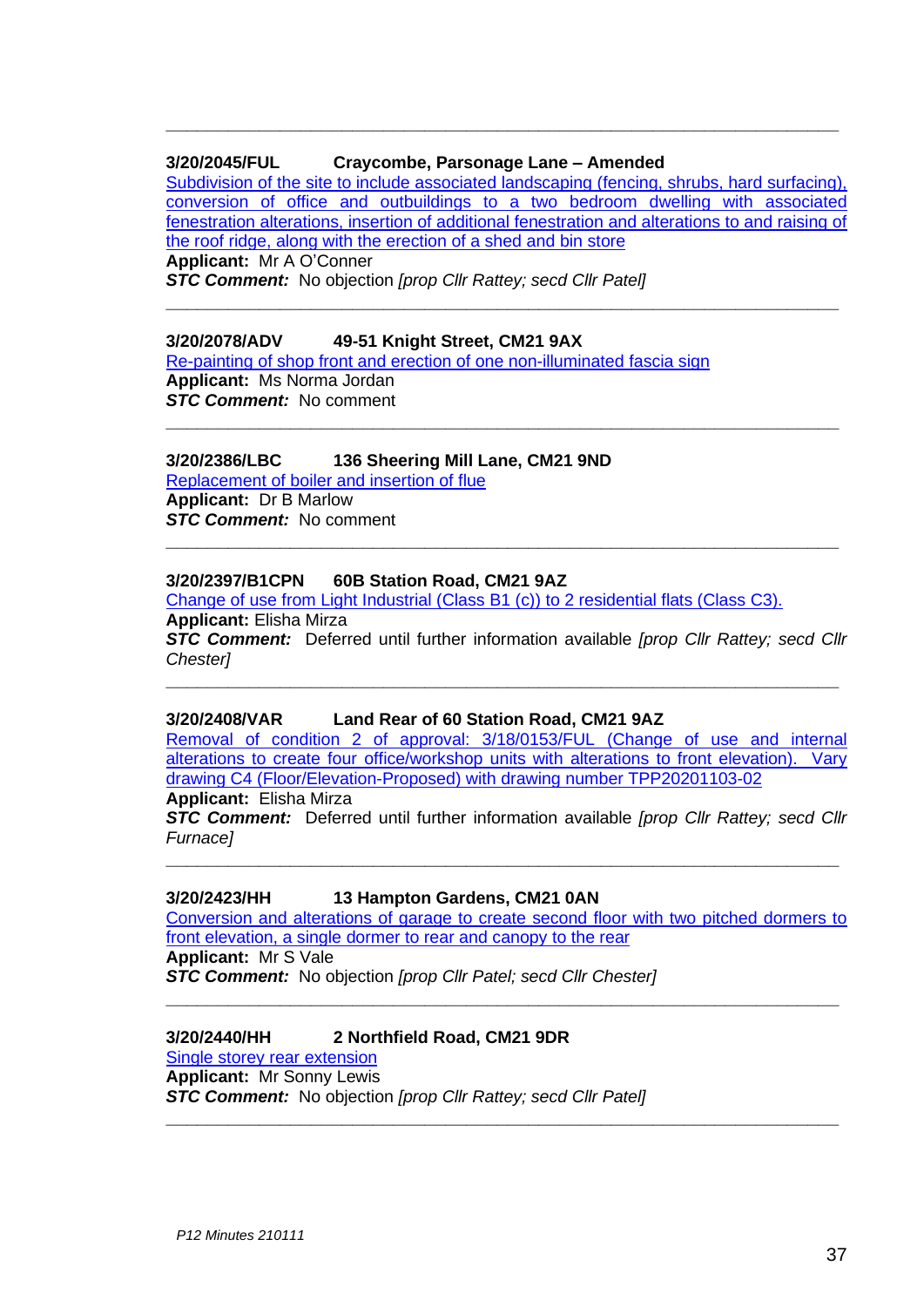#### **3/20/2482/HH 5 Walnut Tree Avenue, CM21 9JR**

Removal [and replacement detached garage. Infill side and rear extensions with side](https://publicaccess.eastherts.gov.uk/online-applications/applicationDetails.do?activeTab=documents&keyVal=QL138NGLJVH00)  [winter garden extension](https://publicaccess.eastherts.gov.uk/online-applications/applicationDetails.do?activeTab=documents&keyVal=QL138NGLJVH00) **Applicant:** Dr Radu Burton

**\_\_\_\_\_\_\_\_\_\_\_\_\_\_\_\_\_\_\_\_\_\_\_\_\_\_\_\_\_\_\_\_\_\_\_\_\_\_\_\_\_\_\_\_\_\_\_\_\_\_\_\_\_\_\_\_\_\_\_\_\_\_\_\_\_**

**\_\_\_\_\_\_\_\_\_\_\_\_\_\_\_\_\_\_\_\_\_\_\_\_\_\_\_\_\_\_\_\_\_\_\_\_\_\_\_\_\_\_\_\_\_\_\_\_\_\_\_\_\_\_\_\_\_\_\_\_\_\_\_\_\_**

*STC Comment:* No objection *[prop Cllr Patel; secd Cllr Rattey]*

#### **3/20/2451/HH 17 Walnut Tree Crescent, CM21 9EB**

[Ground floor side and rear extension](https://publicaccess.eastherts.gov.uk/online-applications/applicationDetails.do?activeTab=documents&keyVal=QKUWXEGLJT600)

**Applicant:** Mr & Mrs R Diprose *STC Comment:* No objection *[prop Cllr Chester; secd Cllr Furnace]*

#### **3/20/2500/HH 4 Rowney Wood, CM21 0HR**

[Two-storey side extension to include conversion and alterations of garage. Two-storey](https://publicaccess.eastherts.gov.uk/online-applications/applicationDetails.do?activeTab=documents&keyVal=QL46ASGLJWO00)  [rear extension with juliette](https://publicaccess.eastherts.gov.uk/online-applications/applicationDetails.do?activeTab=documents&keyVal=QL46ASGLJWO00) balcony to first floor

**\_\_\_\_\_\_\_\_\_\_\_\_\_\_\_\_\_\_\_\_\_\_\_\_\_\_\_\_\_\_\_\_\_\_\_\_\_\_\_\_\_\_\_\_\_\_\_\_\_\_\_\_\_\_\_\_\_\_\_\_\_\_\_\_\_**

**\_\_\_\_\_\_\_\_\_\_\_\_\_\_\_\_\_\_\_\_\_\_\_\_\_\_\_\_\_\_\_\_\_\_\_\_\_\_\_\_\_\_\_\_\_\_\_\_\_\_\_\_\_\_\_\_\_\_\_\_\_\_\_\_\_**

**Applicant: Mrs J Pickard** *STC Comment:* No objection *[prop Cllr Patel; secd Cllr Rattey]*

#### **3/20/2502/HH 6 Hampton Gardens, CM21 0AN**

[First floor extension above double garage](https://publicaccess.eastherts.gov.uk/online-applications/applicationDetails.do?activeTab=documents&keyVal=QL47X5GL00X00)

**Applicant:** Mr M Omyena

*STC Comment:* No objection. Neighbours comments/concerns noted *[prop Cllr Rattey; secd Cllr Chester]*

**\_\_\_\_\_\_\_\_\_\_\_\_\_\_\_\_\_\_\_\_\_\_\_\_\_\_\_\_\_\_\_\_\_\_\_\_\_\_\_\_\_\_\_\_\_\_\_\_\_\_\_\_\_\_\_\_\_\_\_\_\_\_\_\_\_**

**3/20/2560/HH 14 The Crest, CM21 0ER**

Single storey rear extension, two storey [side extension and part garage conversion](https://publicaccess.eastherts.gov.uk/online-applications/applicationDetails.do?activeTab=documents&keyVal=QLH531GLK0U00) **Applicant:** Mr & Mrs A Devine *STC Comment:* No objection *[prop Cllr Furnace; secd Cllr Rattey]*

**3/20/2559/HH 7 Newton Drive, CM21 9HE** [Demolition of conservatory and garage. Erection of two storey side extension and single](https://publicaccess.eastherts.gov.uk/online-applications/applicationDetails.do?activeTab=documents&keyVal=QLH52MGLK0S00)  [storey front and rear extensions](https://publicaccess.eastherts.gov.uk/online-applications/applicationDetails.do?activeTab=documents&keyVal=QLH52MGLK0S00) **Applicant:** Mr Wayne Heapy *STC Comment:* No objection *[prop Cllr Chester; secd Cllr Patel]*

**\_\_\_\_\_\_\_\_\_\_\_\_\_\_\_\_\_\_\_\_\_\_\_\_\_\_\_\_\_\_\_\_\_\_\_\_\_\_\_\_\_\_\_\_\_\_\_\_\_\_\_\_\_\_\_\_\_\_\_\_\_\_\_\_\_**

**\_\_\_\_\_\_\_\_\_\_\_\_\_\_\_\_\_\_\_\_\_\_\_\_\_\_\_\_\_\_\_\_\_\_\_\_\_\_\_\_\_\_\_\_\_\_\_\_\_\_\_\_\_\_\_\_\_\_\_\_\_\_\_\_\_**

#### **P 20/94 LATE PLANNING APPLICATIONS**

To deal with Planning Applications received from EHDC following the Publication of this Agenda and received before 8 January 2021. There were none.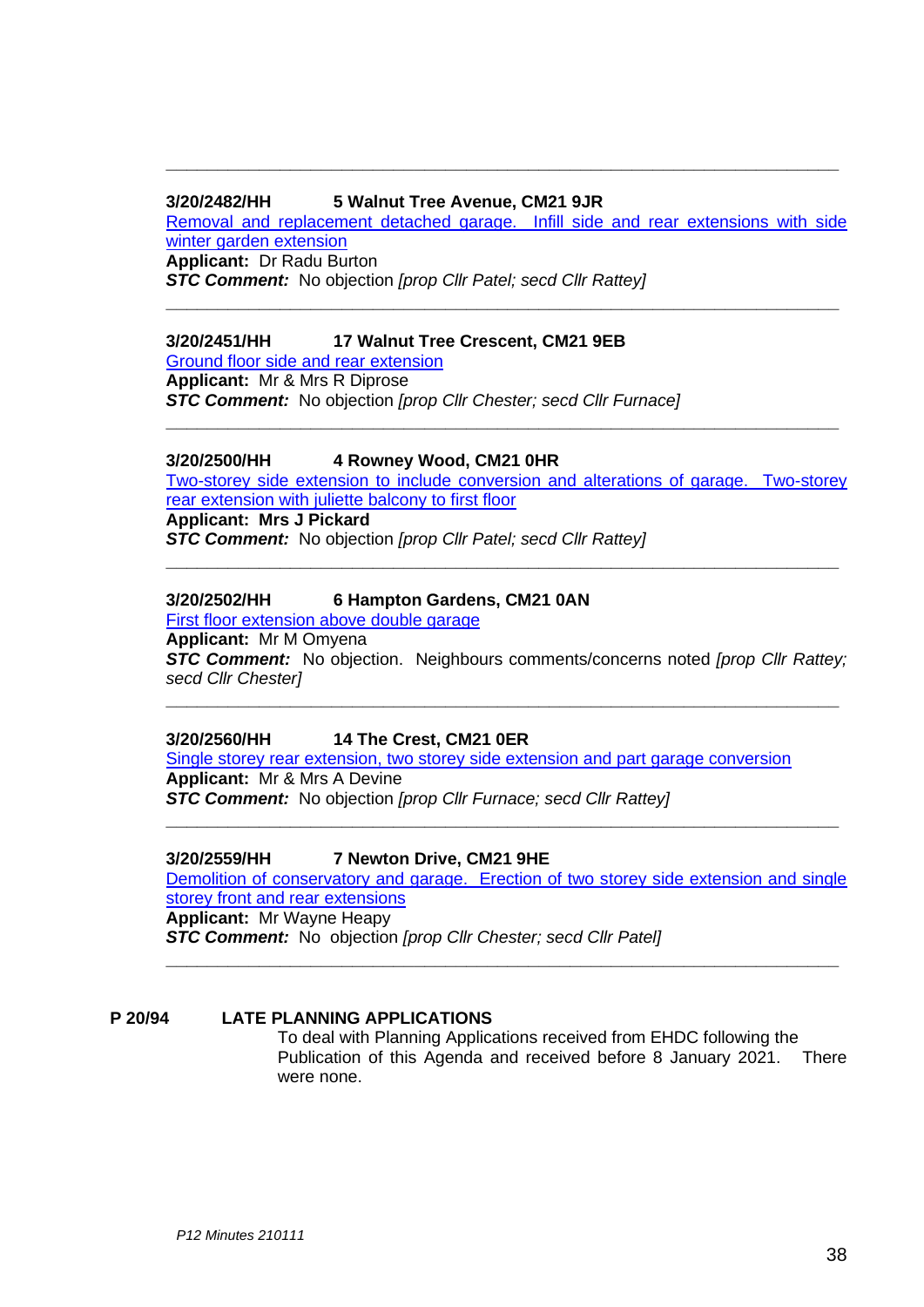#### **P 20/95 PLANNING DECISIONS MADE BY EHDC** To receive Planning Decisions from EHDC.

#### **3/20/0323/LBC 50 Bell Street, CM21 9AN**

Installation of window, roof light and boiler flue. Internal alterations, to include new bathroom and utility space; alterations to partitions and doorways in connection with conversion to residential use. **Applicant:** Forebury Estates Ltd

**\_\_\_\_\_\_\_\_\_\_\_\_\_\_\_\_\_\_\_\_\_\_\_\_\_\_\_\_\_\_\_\_\_\_\_\_\_\_\_\_\_\_\_\_\_\_\_\_\_\_\_\_\_\_\_\_\_\_\_\_\_\_\_\_\_\_\_\_\_\_\_**

**\_\_\_\_\_\_\_\_\_\_\_\_\_\_\_\_\_\_\_\_\_\_\_\_\_\_\_\_\_\_\_\_\_\_\_\_\_\_\_\_\_\_\_\_\_\_\_\_\_\_\_\_\_\_\_\_\_\_\_\_\_\_\_\_\_\_\_\_\_\_\_**

*STC Comment:* No comment *EHDC Decision:* Granted

# **3/20/0780/FUL The Colt, Redricks Lane, CM21 0RL**

Demolition of bungalow and erection of 2 dwellings, access and associated works **Applicant:** Red Ricks Colt Ltd *STC Comment:* No objection *EHDC Decision:* Granted **\_\_\_\_\_\_\_\_\_\_\_\_\_\_\_\_\_\_\_\_\_\_\_\_\_\_\_\_\_\_\_\_\_\_\_\_\_\_\_\_\_\_\_\_\_\_\_\_\_\_\_\_\_\_\_\_\_\_\_\_\_\_\_\_\_\_\_\_\_\_\_**

# **3/20/1230/LBC 27 Bell Street, CM21 9AR**

Removal of air conditioning units on rear elevation, insertion of internal extract ductwork and insertion of external extract grille on flank elevation **Applicant:** Mr Peter Bennet *STC Comment:* No comment *EHDC Decision:* Granted **\_\_\_\_\_\_\_\_\_\_\_\_\_\_\_\_\_\_\_\_\_\_\_\_\_\_\_\_\_\_\_\_\_\_\_\_\_\_\_\_\_\_\_\_\_\_\_\_\_\_\_\_\_\_\_\_\_\_\_\_\_\_\_\_\_\_\_\_\_\_\_**

#### **3/20/1900/FUL Land at Railway Meadow, London Road**

Erection of 9 infill dwellings including associated vehicular access. 23 parking spaces and landscaping/infrastructure **Applicant:** Mrs Ran Yao **STC Comment:** Inappropriate development - not in-keeping with street scene

*EHDC Decision:* Refused. Contrary to policies GBR1, DPS2, VILL2, DES4, DES2, NE2, NE3, WAT1 & WAT5 of the EHDP 2018 & NPPF 2019 **\_\_\_\_\_\_\_\_\_\_\_\_\_\_\_\_\_\_\_\_\_\_\_\_\_\_\_\_\_\_\_\_\_\_\_\_\_\_\_\_\_\_\_\_\_\_\_\_\_\_\_\_\_\_\_\_\_\_\_\_\_\_\_\_\_\_\_\_\_\_\_**

#### **3/20/1936/HH 3 The Orchards, CM21 9BB**

Single and two storey rear extension, extension to front entrance porch and conversion of rear garage to playroom and study **Applicant:** Mr & Mrs P James

*STC Comment:* No objection *EHDC Decision:* Granted **\_\_\_\_\_\_\_\_\_\_\_\_\_\_\_\_\_\_\_\_\_\_\_\_\_\_\_\_\_\_\_\_\_\_\_\_\_\_\_\_\_\_\_\_\_\_\_\_\_\_\_\_\_\_\_\_\_\_\_\_\_\_\_\_\_\_\_\_\_\_\_**

# **3/20/1992/FUL 1 Bullfields, CM21 9DB**

Demolition of existing dwelling house, and erection of 4no. 1 bed flats and 2no. 2 bed flats, together with associated refuse and cycle storage provision, parking provision for 6 vehicles and associated outside amenity space

#### **Applicant:** Stallan Group Ltd

**STC Comment:** Objection. Overdevelopment of site, not in-keeping with street scene *EHDC Decision:* Refused. Contrary to policies DES4, HOU2, HOU11, HA4, HOU7, TRA3, DES2, DES3, WAT1 and WAT5 of the EHDP 2018 & NPPF 2019

**\_\_\_\_\_\_\_\_\_\_\_\_\_\_\_\_\_\_\_\_\_\_\_\_\_\_\_\_\_\_\_\_\_\_\_\_\_\_\_\_\_\_\_\_\_\_\_\_\_\_\_\_\_\_\_\_\_\_\_\_\_\_\_\_\_\_\_\_\_\_\_**